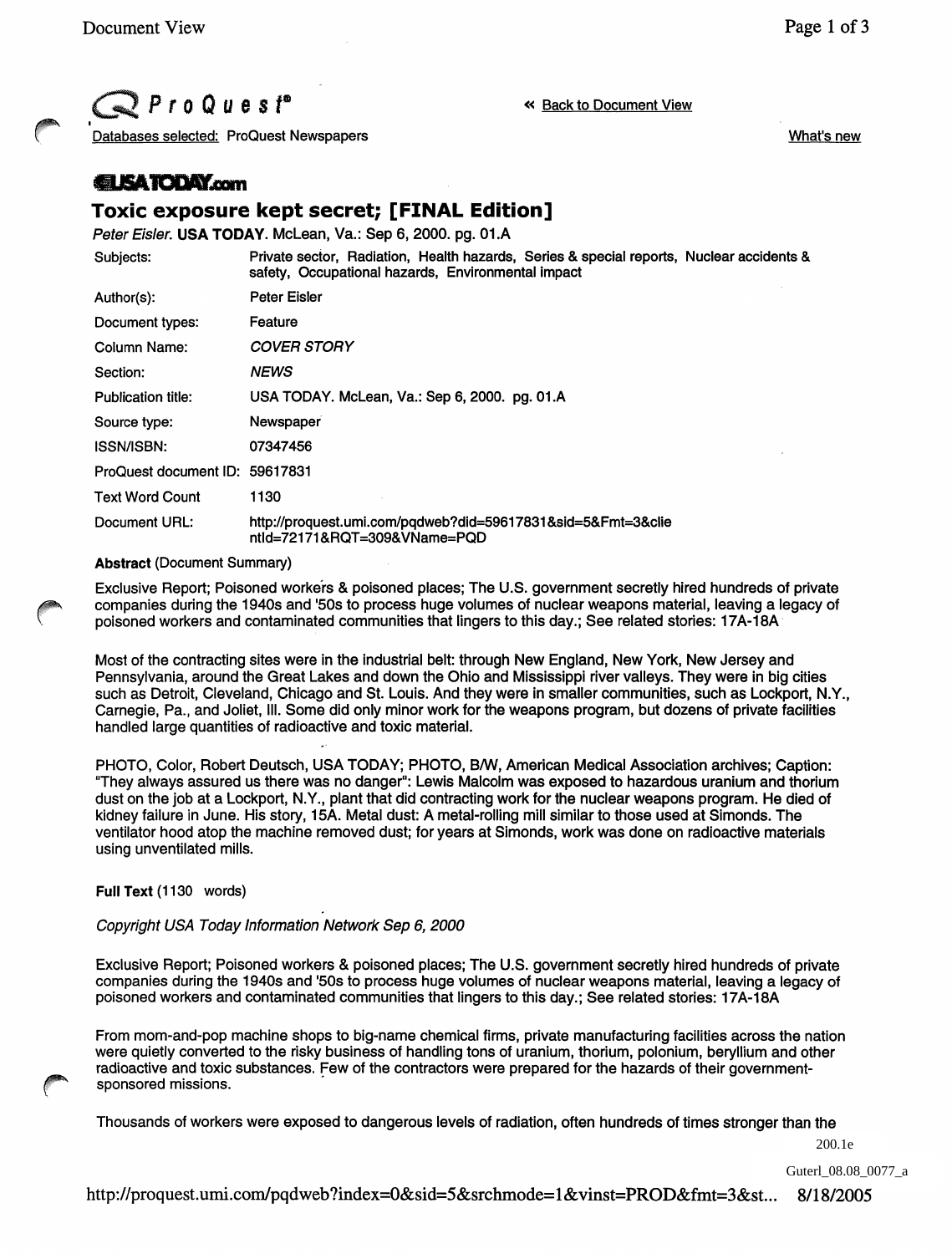limits of the time. Dozens of communities were contaminated, their air, ground and water fouled by toxic and radioactive waste.

The risks were kept hidden. In some cases, they have remained so.

A USA TODAY investigation found that the government's reliance on a vast network of private plants, mills and shops to build America's early nuclear arsenal had grave health and environmental consequences. Federal officials knew of severe hazards to the companies' employees and surrounding neighborhoods, but reports detailing the problems were classified and locked away.

The full story of the secret contracting effort has never been told. Many of the companies that were involved have been forgotten, the impact of their operations unexamined for half a century. Yet their history carries profound implications for the thousands of people they employed, as well as for the thousands who lived -- and still live - near the factories.

At a time when the nation is reassessing the worker ills and ecological damage wrought by large, governmentowned nuclear weapons plants, the record of the private companies that did the work before those facilities were built has had little scrutiny.

Most of the contracting sites were in the industrial belt: through New England, New York, New Jersey and Pennsylvania, around the Great Lakes and down the Ohio and Mississippi river valleys. They were in big cities such as Detroit, Cleveland, Chicago and St. Louis. And they were in smaller communities, such as Lockport, N.Y., Carnegie, Pa., and Joliet, III. Some did only minor work for the weapons program, but dozens of private facilities handled large quantities of radioactive and toxic material.

"These places just fell off the map," says Dan Guttman, former director of the President's Advisory Committee on Human Radiation Experiments, set up in 1994 to investigate revelations that government-funded scientists exposed unknowing subjects to dangerous isotopes in secret Cold War studies.

"People were put at considerable risk. It appears (the government) knew full well that (safety) standards were being violated, but there's been no effort to maintain contact with these people (and) look at the effects," says Guttman, a lawyer and weapons program watchdog who returned to private practice after the committee finished its work in 1995. "There's no legitimate reason for this neglect."

USA TODAY reviewed 100,000 pages of government records, many recently declassified and never before subject to public review, to assess the scope and impact of nuclear weapons work done at private facilities in the 1940s and '50s. Reporters visited archives and former contracting sites in 10 states, interviewing scores of former employees, neighbors and government officials.

Key findings:

\* Beginning with the development of the first atomic bombs during World War II, the government secretly hired about 300 private companies to process and produce material used in nuclear weapons production. At least a third of them handled hundreds, thousands or even millions of pounds of radioactive and toxic material, often without the equipment or knowledge to protect the health and safety of workers or nearby communities.

The contracting wound down in the mid-1950s as government facilities were built to take over most weaponsbuilding operations - - a move spurred partly by hazards at contracting sites.

\* The government regularly documented worker health risks at many of the private facilities doing weapons work, producing highly classified reports that detailed radiation exposure rates hundreds of times above its safety standards.

The Institute for Energy and Environmental Research, hired by USA TODAY to provide an expert review of old radiation data on three contracting operations, estimates that workers in the riskiest jobs had a 40% chance of dying from cancer -- an increase of 200% over the general population -- as well as higher odds for respiratory and kidney ills. But there's no telling how many, if any, workers have gotten sick or died from their exposures; they've gotten virtually no medical study. .